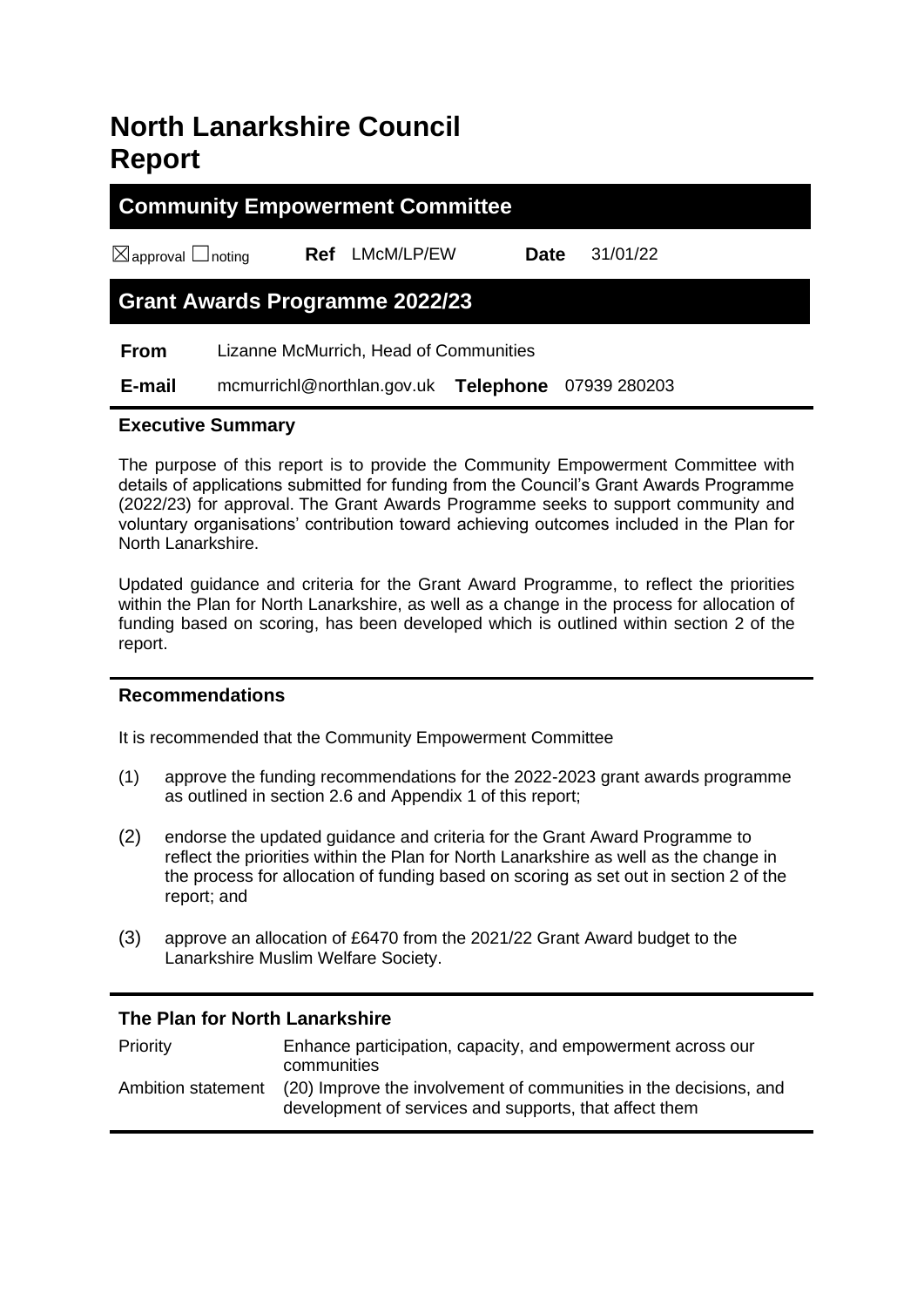## **1. Background**

#### 1.1 **Funding Allocations – Grant Awards Programme**

- 1.1.1 At its meeting on 20 August 2013, the former Learning and Leisure Services Committee approved the arrangements for the introduction of the Grant Awards Programme together with an associated scoring system against which all applications are assessed.
- 1.1.2 At its meeting on 2<sup>nd</sup> March 2021 Council approved a budget which included the Grant Awards Programme. The overall budget available to support the 2021/22 programme is £570,955.00. This report assumes that a similar level of budget will be available for Grant Awards for 2022/23 and asks committee to approve allocations pending budget decisions.

## **2. Report**

#### 2.1 **Grant Awards Programme 2022/23**

- 2.1 A total of 78 applications have been received for the 2022/23 programme, 28 of which are new applications to the programme. The total amount requested from Community Groups and organisations is £2,040,641. This is significantly higher than the anticipated available budget of £570,955.00
- 2.2 Additionally, committee is asked to approve an allocation of £6470 from the 2021/22 Grant Award Programme to be awarded to the Lanarkshire Muslim Welfare Society.
- 2.3 All applications have been initially assessed by council officers, then scored by a panel comprising officers from Council Services and Voluntary Action North Lanarkshire, the Third Sector Interface. A scoring system, along with the findings from the initial assessment and ongoing monitoring for organisations already in receipt of Grant Awards informs the recommendations for award. The Grant Award application and assessment criteria can be accessed via this link [here.](https://www.northlanarkshire.gov.uk/your-community/community-grants-and-awards/grant-awards-programme) The criteria reflect the public sector equalities duties but has now been updated to reflect the priorities within The Plan for North Lanarkshire: -
	- improve economic opportunities and outcomes;
	- support all children and young people to realise their full potential;
	- improve the health and wellbeing of our communities; and
	- enhance participation, capacity and empowerment across our communities.
- 2.4 Previously there was a different allocation system applied to organisations already receiving funding on the basis that the scoring process showed that repeat funded organisations are consistent in their approach and in what they deliver against outcomes. However, feedback received from elected members and community and voluntary sector organisations suggested a negative impact of this approach on newer organisations, significantly, for example, those who have emerged because of the pandemic and have and continue to play significant role in recovery but also in supporting wider community activity.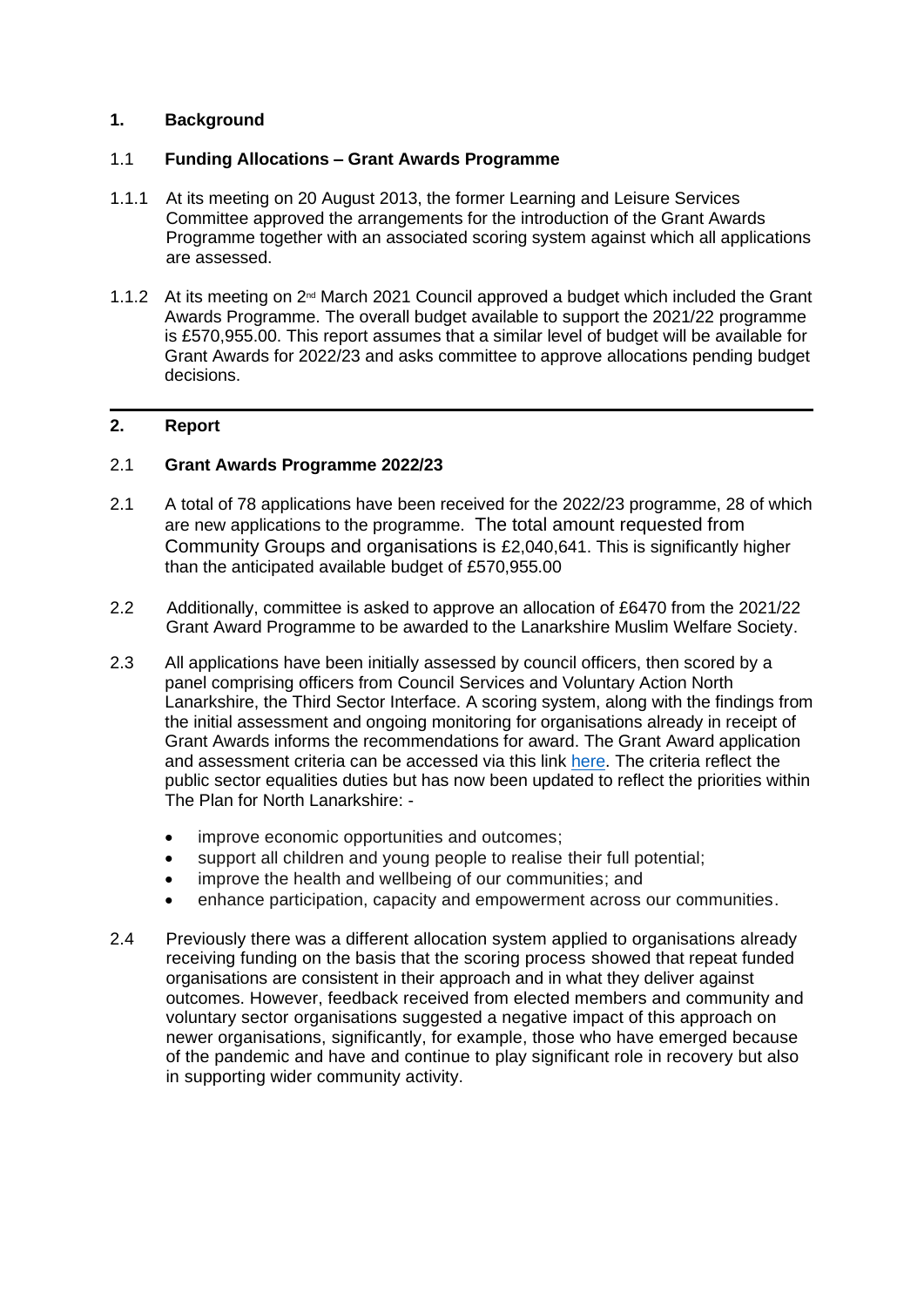- 2.5 The allocation system and rationale applied in this instance works towards improving equity of consideration across all applicants. Allocation of grant awards will now be based on assessment of application, assessment, and monitoring reports (where appropriate). Whether or not an organisation has previously received funding from the Grant Award programme will now not be a consideration regarding whether they receive funding. Therefore all organisations who scored between 1 and 6 have been recommended to receive a proportion of what they requested and all organisations who scored 7 or higher have been recommended to receive no award.
- 2.6 However, given the number of applications versus the available budget, there is a need to balance the requirements of new applicants with limiting the potential for impact on previously funded organisations as they transition to the new approach. Therefore, the application of one formula for allocation of funding across all applications would not be fair or proportionate throughout this transition period. Budget permitting recommendations for 2022/23 funding are based on:

## **Applications from Currently Funded Organisations** – **(49 Applications)**

- Scores of 1 to  $3 a$  reduction in 2021/2022 funding award of 8% (32) Applications)
- Scores of 4 to  $6 a$  reduction in 2021/2022 funding award of 15% (10 Applications)
- Scores of 7 and above Nil award (7 Applications)

## **New Applicants – (28 Applications)**

- Scores of 1 to 3 − award 20% of request (7 Applications)
- Scores of 4 and above award 15% of request (5 Applications)
- Scores of 7 and above Nil award (16 Applications)
- 2.5 The application process will also be updated to reflect the climate action priorities for the Council.
- 2.6 Award recommendations for 2022/23 are summarised in Appendix.

#### 2.6 **ClubsportNL**

- 2.6.1 ClubsportNL is a North Lanarkshire wide organisation which provides a one stop shop to support the voluntary sport sector. The following services are provided byClubsportNL and monitored by the Council on an annual basis: -
	- the provision of small grants to member organisations in respect of development, competition and equipment;
	- the provision of financial support to talented athletes to compete at international competition via scholarships;
	- access, for members, to reduced cost transport;
	- free generic training opportunities for members, and
	- support for member organisations to improve their governance through the provision of information, advice, and training.
- 2.6.2 It is proposed that the Council allocate £9,856.00 to ClubsportNL. The service level specification will be reviewed for 2022/23.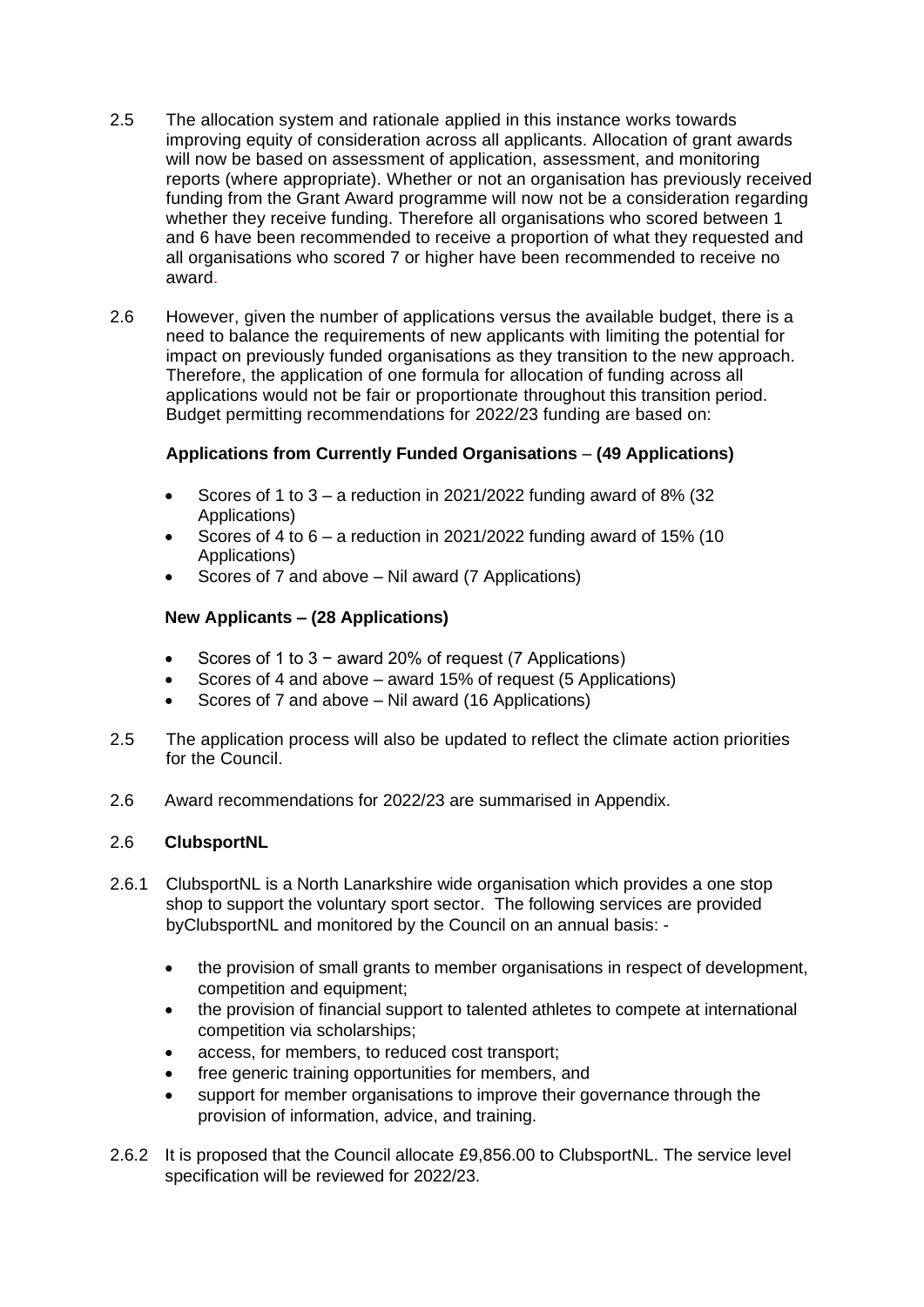## **3. Public Sector Equality Duty and Fairer Scotland Duty**

- 3.1 Fairer Scotland Duty
- 3.1.1 The approved award criteria have been subject to an integrated Fairer Scotland Duty/Equality Impact Assessment.
- 3.2 Equality Impact Assessment
- 3.2. The approved award criteria have been subject to an integrated Fairer Scotland Duty/Equality Impact Assessment.

#### **4. Impact**

- 4.1 Financial impact
- 4.1.1 Details of Grant Award Programme applications assessed to date and recommendations, are listed in Appendix 2, awards will be met from the Council's grant award programme revenue budget allocation for 2022/23.
- 4.2 HR policy / Legislative impact
- 4.2.1 None.
- 4.3 Technology / Digital impact
- 4.3.1 None.
- 4.4 Environmental impact
- 4.4.1 Many of the organisations funded via the Grant Awards Programme deliver programmes/services that impact positively on the environment of North Lanarkshire communities.
- 4.5 Communications impact
- 4.5.1 Communications plan in place regarding the revised criteria outlined in Appendix 1.
- 4.6 Risk impact
- 4.6.1 None.

#### **5. Measures of success**

5.1 Outcomes delivered by the Grant Funded Organisations meet those set out in their applications.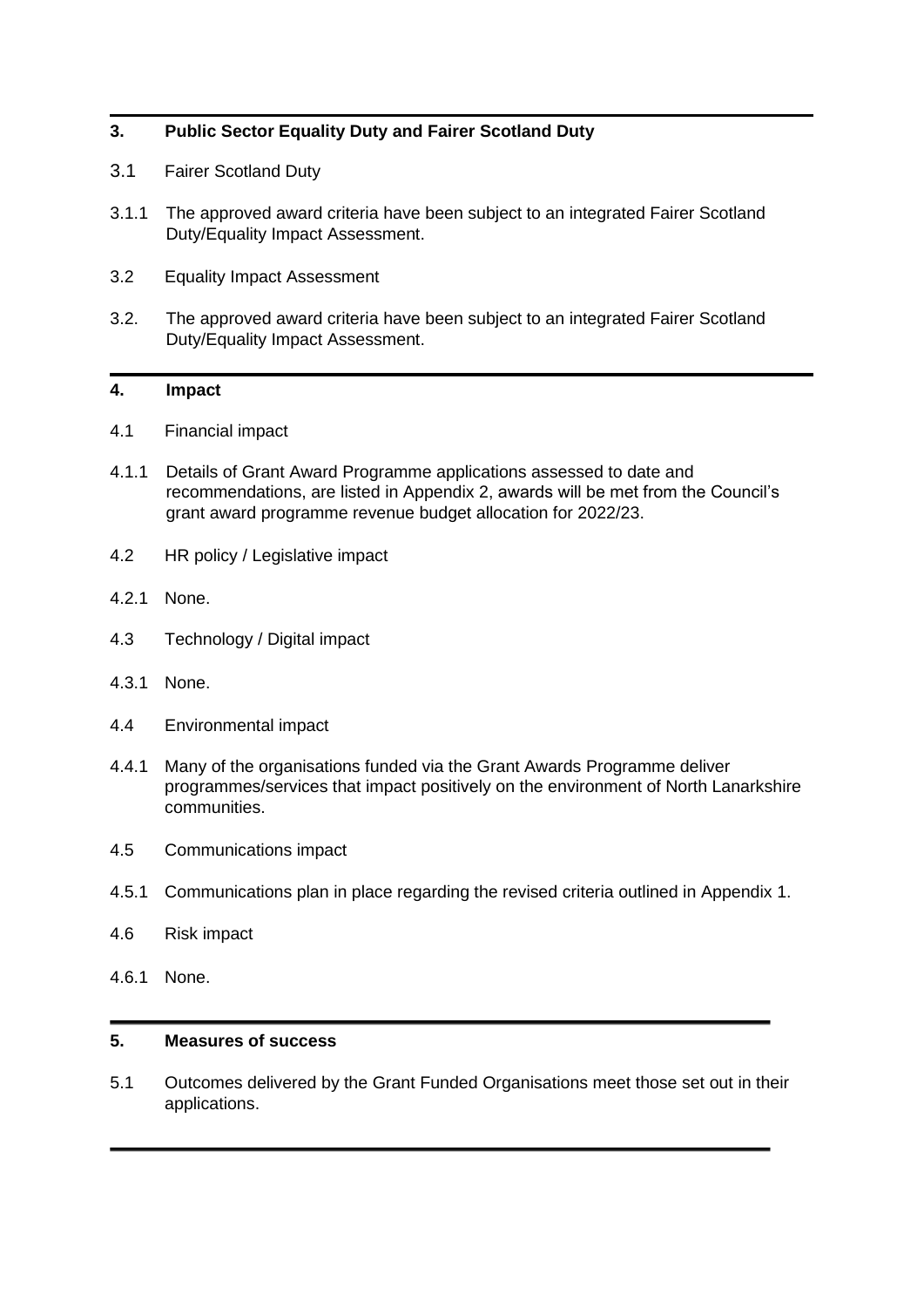# **6. Supporting documents**

6.1 Appendix 1 – Discretionary Funding to Support Voluntary and Community Organisations – Annual Funding Recommendations 2022/23.

Ly mideral

**Lizanne McMurrich Head of Communities**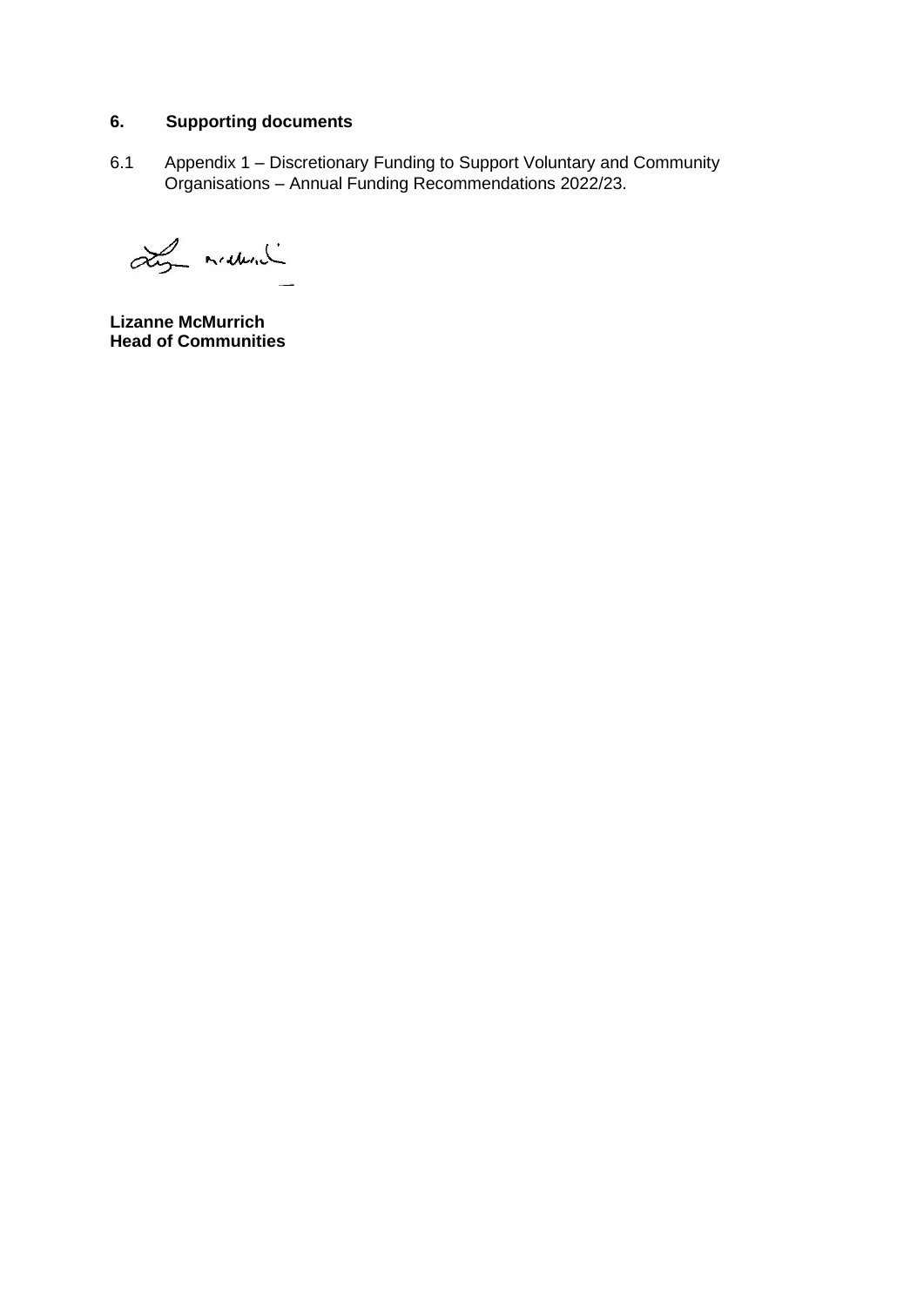## **GRANT AWARDS PROGRAMME 2022-2023**

#### **DISCRETIONARY FUNDING TO SUPPORT VOLUNTARY AND COMMUNITY ORGANISATIONS – ANNUAL FUNDING RECOMMENDATIONS 2022-2023**

| <b>Organisations currently</b><br>funded                                 | Area or<br><b>Locality</b>                                     | 2021-22<br>Award | 2022-2023<br><b>Request</b> | 2022 - 2023<br><b>Recommendation</b> |
|--------------------------------------------------------------------------|----------------------------------------------------------------|------------------|-----------------------------|--------------------------------------|
| Banton & Kelvinhead<br><b>Community Centre</b><br>Association            | Kilsyth &<br>Village                                           | £1,046           | £1,500                      | Nil                                  |
| Bazooka Arts                                                             | Airdrie,<br>Coatbridge,<br>Bellshill,<br>Motherwell,<br>Wishaw | £5,202           | £48,995                     | £4,786                               |
| <b>Bellshill &amp; Mossend</b><br>YMCA                                   | <b>Bellshill</b>                                               | £14,343          | £20,000                     | £13,196                              |
| <b>Cool School Uniforms</b>                                              | Coatbridge                                                     | £2,500           | £3,000                      | £2,300                               |
| Craigneuk Lifelong<br>Learning Association                               | Motherwell                                                     | £19,554          | £24,000                     | £17,990                              |
| <b>Cumbernauld Free</b><br><b>Church of Scotland</b>                     | Cumbernauld                                                    | £4,521           | £36,000                     | £3,843                               |
| <b>Cumbernauld Poverty</b><br>Action                                     | Cumbernauld,<br>Kilsyth &<br>Village                           | £2,187           | £2,413                      | £2,012                               |
| <b>Cumbernauld YMCA</b>                                                  | Airdrie,<br>Cumbernauld,<br>Northern<br>Corridor               | £22,229          | £29,760                     | £20,451                              |
| <b>Deaf Services</b><br>Lanarkshire                                      | <b>NL Wide</b>                                                 | £4,168           | £24,630                     | £3,835                               |
| Deaf Blind Scotland                                                      | <b>NL Wide</b>                                                 | £3,499           | £4,806                      | £3,219                               |
| Elutheria Co Ltd - The<br>Safety Zone                                    | Coatbridge                                                     | £12,692          | £50,000                     | £11,677                              |
| <b>Enable Scotland (Leading</b><br>the Way)                              | Cumbernauld,<br>Kilsyth &<br>Village                           | £5,936           | £20,000                     | £5,461                               |
| <b>Ethnic Minorities Law</b><br>Centre                                   | <b>NL Wide</b>                                                 | £15,740          | £27,500                     | £14,481                              |
| <b>Focus Youth Project</b>                                               | <b>Bellshill</b>                                               | £103,845         | £103,845                    | £88,268                              |
| Friends of Airdrie and<br>Coatbridge Islamic<br>Centre                   | Airdrie                                                        | £2,515           | £6,000                      | Nil                                  |
| <b>Garrion People Housing</b><br>Co-operative                            | Wishaw                                                         | £4,402           | £5,950                      | £3,742                               |
| <b>Getting Better Together</b><br><b>Shotts Healthy Living</b><br>Centre | Wishaw, Shotts                                                 | £6,168           | £43,000                     | £5,675                               |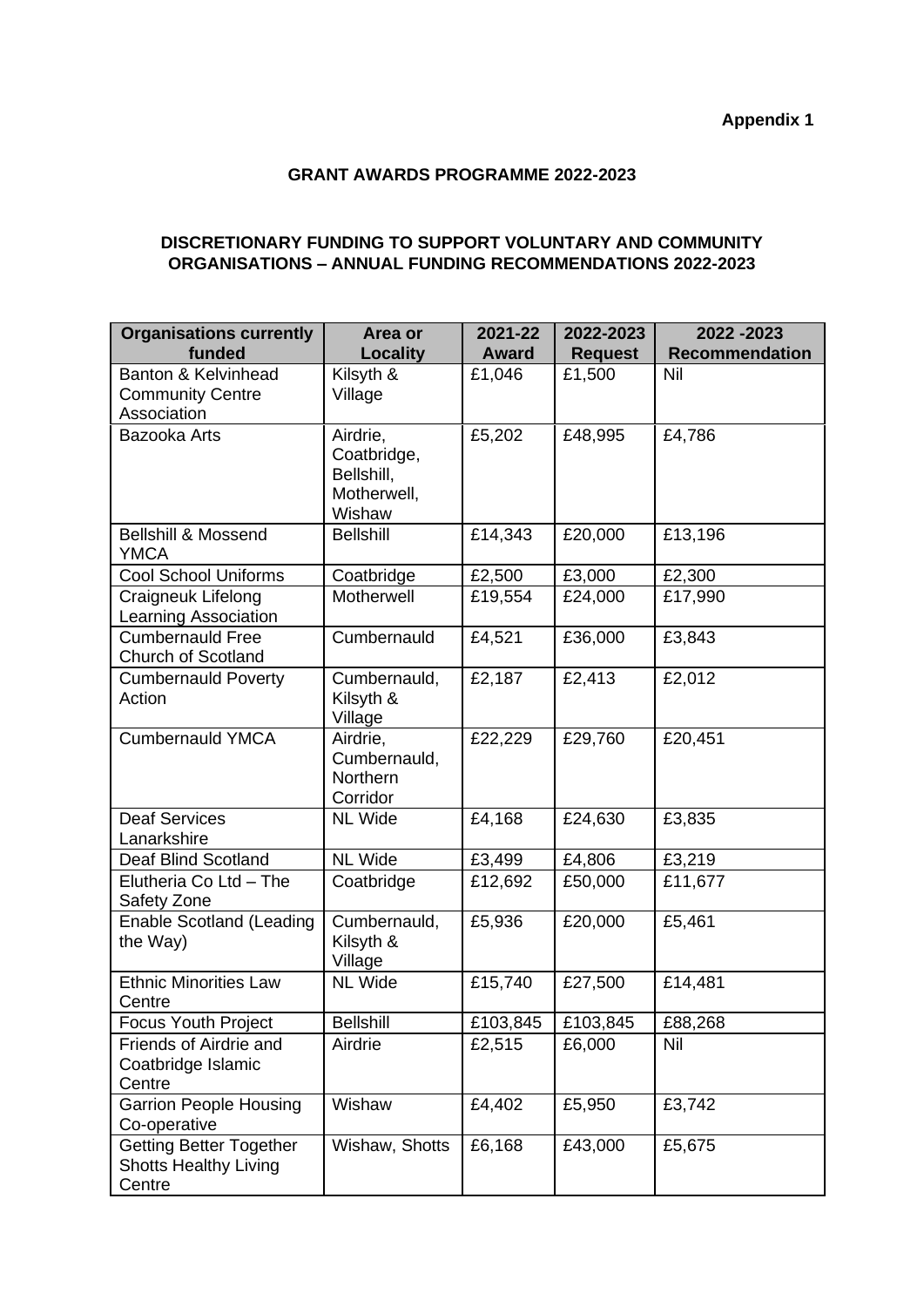| <b>Glenboig Development</b><br><b>Trust</b>                    | Northern<br>Corridor                   | £12,893                 | £50,000                     | £11,944                            |
|----------------------------------------------------------------|----------------------------------------|-------------------------|-----------------------------|------------------------------------|
| <b>Glencassels Community</b><br><b>Development Project</b>     | Motherwell                             | £12,942                 | £30,707                     | £11,907                            |
| Jack & jill Parent Support<br>Group                            | <b>NL Wide</b>                         | £3,698                  | £9,540                      | £3,402                             |
| Jackson Youth Group                                            | Airdrie                                | £1,100                  | £4,100                      | £1,000                             |
| Kanokwai Judo Club                                             | Bellshill,<br>Coatbridge               | £1,100                  | £4,650                      | Nil                                |
| <b>Organisations currently</b><br>funded                       | Area or<br>Locality                    | 2021-22<br><b>Award</b> | 2022-2023<br><b>Request</b> | 2022-2023<br><b>Recommendation</b> |
| Kilsyth Old People's<br><b>Welfare Committee</b>               | Kilsyth &<br>Village                   | £1,000                  | £5.000                      | Nil                                |
| <b>Kirkshaws</b><br>Neighbourhood Centre                       | Coatbridge                             | £50,000                 | £50,000                     | £46,000                            |
| <b>LAMH Recycle</b>                                            | <b>NL Wide</b>                         | £10,299                 | £35,266                     | £8,754                             |
| Lanarkshire Cancer care<br><b>Trust</b>                        | <b>NL Wide</b>                         | £4,511                  | £20,000                     | Nil                                |
| Lanarkshire Community<br>Food & Health<br>Partnership          | <b>NL Wide</b>                         | £11,502                 | £44,378                     | £10,582                            |
| Lanarkshire Deaf Club                                          | <b>NL Wide</b>                         | £6,101                  | £21,550                     | £5,613                             |
| Lanarkshire Rape Crisis<br>Centre                              | <b>NL Wide</b>                         | £6,259                  | £16,275                     | £5,758                             |
| <b>Lead Scotland</b>                                           | <b>NL Wide</b>                         | £26,406                 | £36,162                     | £24,294                            |
| Made 4U in ML2                                                 | Wishaw                                 | £14,358                 | £39,977                     | £13,209                            |
| <b>Nifty Fifties</b>                                           | Airdrie,<br>Coatbridge                 | £1,000                  | £2,000                      | Nil                                |
| North Lanarkshire<br><b>Disability Action Panel</b>            | <b>NL Wide</b>                         | £1,165                  | £2,500                      | £1,000                             |
| North Lanarkshire Muslim<br>Women & Family Alliance            | <b>NL Wide</b>                         | £4,826                  | £15,000                     | £4,102                             |
| <b>NSPCC Scotland</b>                                          | <b>NL Wide</b>                         | £1,521                  | £4,800                      | Nil                                |
| <b>One Parent Families</b><br>Scotland                         | <b>NL Wide</b>                         | £1,100                  | £10,300                     | £1,000                             |
| Parent Action for<br>Safeplay                                  | Airdrie,<br>Coatbridge                 | £39,461                 | £39,461                     | £36,304                            |
| Parkinsons Self Help<br>Group (North<br>Lanarkshire)           | Airdrie,<br>Coatbridge,<br>Cumbernauld | £6,400                  | £11,000                     | £5,888                             |
| Ponies Help Children                                           | <b>NL Wide</b>                         | £1,469                  | £20,000                     | £1,249                             |
| Radio Clyde Cash for<br><b>Kids</b>                            | <b>NL Wide</b>                         | £3,598                  | £13,374                     | £3,310                             |
| <b>Reeltime Music</b>                                          | <b>NL Wide</b>                         | £10,021                 | £35,000                     | £9,219                             |
| Scottish Refugee Council                                       | <b>NL Wide</b>                         | £5,833                  | £9,993                      | £4,958                             |
| Scottish Spina Bifida<br>Association                           | <b>NL Wide</b>                         | £2,779                  | £7,500                      | £2,557                             |
| The Haven Caring<br>Counselling<br><b>Communication Centre</b> | <b>NL Wide</b>                         | £2,559                  | £5,000                      | £2,175                             |
| The Health & Wellness<br>Hub                                   | Motherwell                             | £2,286                  | £50,000                     | £2,103                             |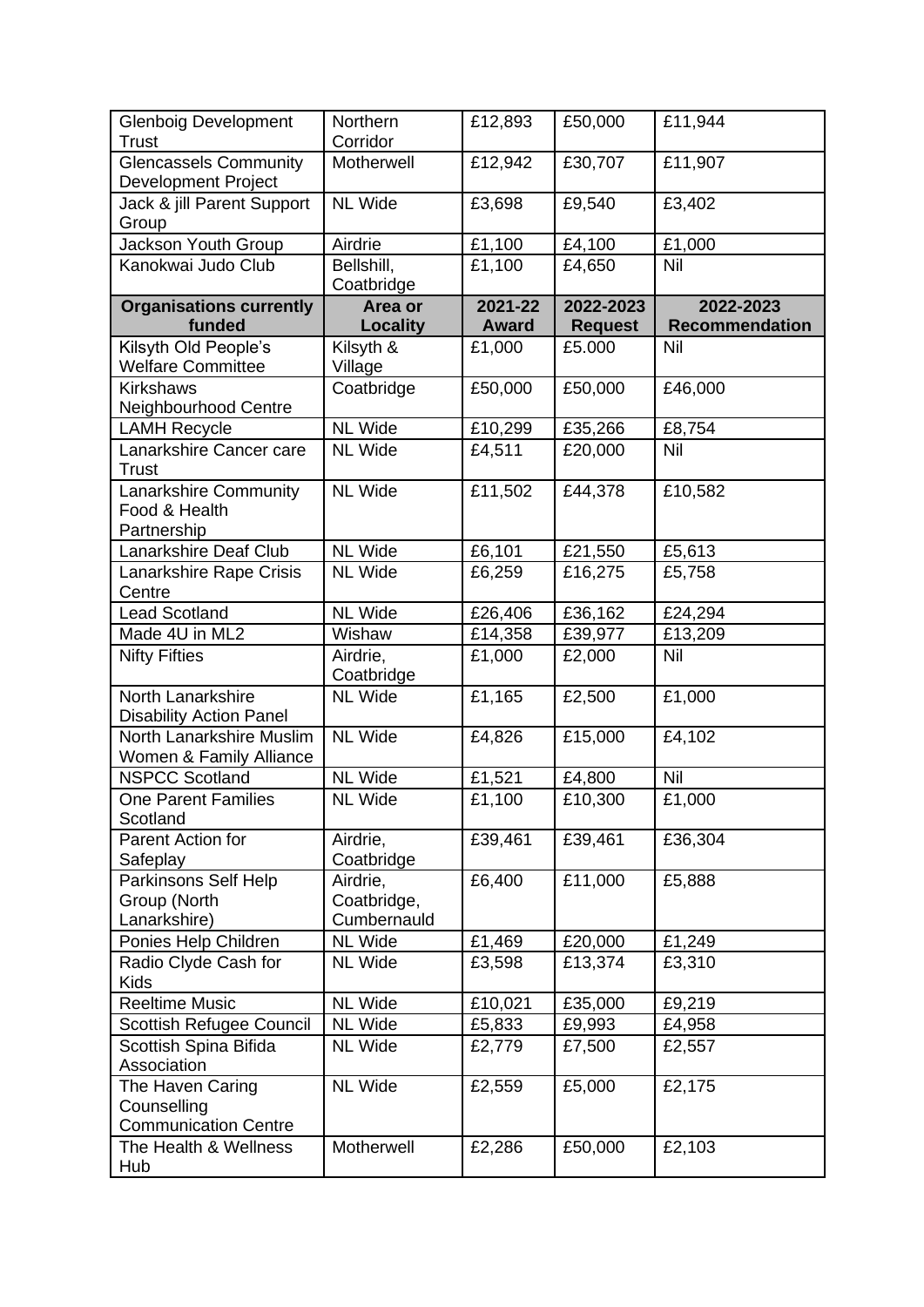| Utheo Ltd (Orbiston<br><b>Business Centre)</b>                  | <b>Bellshill</b>                                              | £47,405                 | £50,000                     | £43,613                            |
|-----------------------------------------------------------------|---------------------------------------------------------------|-------------------------|-----------------------------|------------------------------------|
| Victim Support Scotland                                         | <b>NL Wide</b>                                                | £6,850                  | £6.850                      | £6,302                             |
| <b>Viewpark Family Centre</b><br>Association                    | <b>Bellshill</b>                                              | £19,913                 | £50,000                     | £18,320                            |
| <b>VIP Arts &amp; Sports</b>                                    | <b>Bellshill</b>                                              | £5,558                  | £50,000                     | £4,724                             |
| Academy                                                         |                                                               |                         |                             |                                    |
|                                                                 |                                                               |                         | <b>Total</b>                | £490,223                           |
|                                                                 |                                                               |                         |                             |                                    |
| <b>New Applicants</b>                                           | Area or<br><b>Locality</b>                                    | 2021-22<br><b>Award</b> | 2022-2023<br><b>Request</b> | 2022-2023<br><b>Recommendation</b> |
| <b>Abronhill Regeneration</b><br>Forum                          | Cumbernauld                                                   | <b>NA</b>               | £50,000                     | £10,000                            |
| <b>African Collaboration</b><br>Group                           | Bellshill,<br>Coatbridge,<br>Motherwell,<br>Wishaw            | <b>NA</b>               | £50,000                     | £7,500                             |
| Auchinloch Community<br>Council                                 | Northern<br>Corridor                                          | <b>NA</b>               | £17,619                     | Nil                                |
| <b>Bear Necessities</b>                                         | <b>NL Wide</b>                                                | <b>NA</b>               | £50,000                     | Nil                                |
| Carbrain Boys Club                                              | Cumbernauld                                                   | <b>NA</b>               | £2450                       | Nil                                |
| Cliftonville & Coatdyke                                         | Airdrie,                                                      | <b>NA</b>               | £40,000                     | Nil                                |
| <b>Community Group</b>                                          | Coatbridge                                                    |                         |                             |                                    |
| <b>Craigneuk Community</b><br><b>Sports Trust</b>               | Wishaw,<br>Motherwell                                         | <b>NA</b>               | £14,500                     | £2,900                             |
| <b>Cruse Bereavement Care</b><br>Scotland                       | <b>NL Wide</b>                                                | Nil                     | £10,000                     | Nil                                |
| <b>Cumbernauld Action on</b><br>Care of the Elderly             | Cumbernauld,<br>Kilsyth &<br>Village,<br>Northern<br>Corridor | <b>NA</b>               | £50,000                     | £10,000                            |
| Cumbernauld & Kilsyth<br>Care                                   | <b>NL Wide</b>                                                | <b>NA</b>               | £43,115                     | £8,623                             |
| <b>Cumbernauld Resilience</b>                                   | Cumbernauld                                                   | <b>NA</b>               | £50,000                     | Nil                                |
| <b>Friends of Cumbernauld</b><br>Care Home                      | Cumbernauld                                                   | <b>NA</b>               | £25,000                     | Nil                                |
| Moira Anderson<br>Foundation                                    | <b>NL Wide</b>                                                | <b>NA</b>               | £10,363                     | £2,073                             |
| Palacerigg Animal Park<br>CIC (TA Palacerigg<br>Community Farm) | Cumbernauld,<br>Kilsyth &<br>Village,<br>Northern<br>Corridor | <b>NA</b>               | £47,985                     | Nil                                |
| <b>Palacerigg Community</b><br><b>Trust</b>                     | Cumbernauld,<br>Kilsyth &<br>Village,<br>Northern<br>Corridor | <b>NA</b>               | £49,512                     | Nil                                |